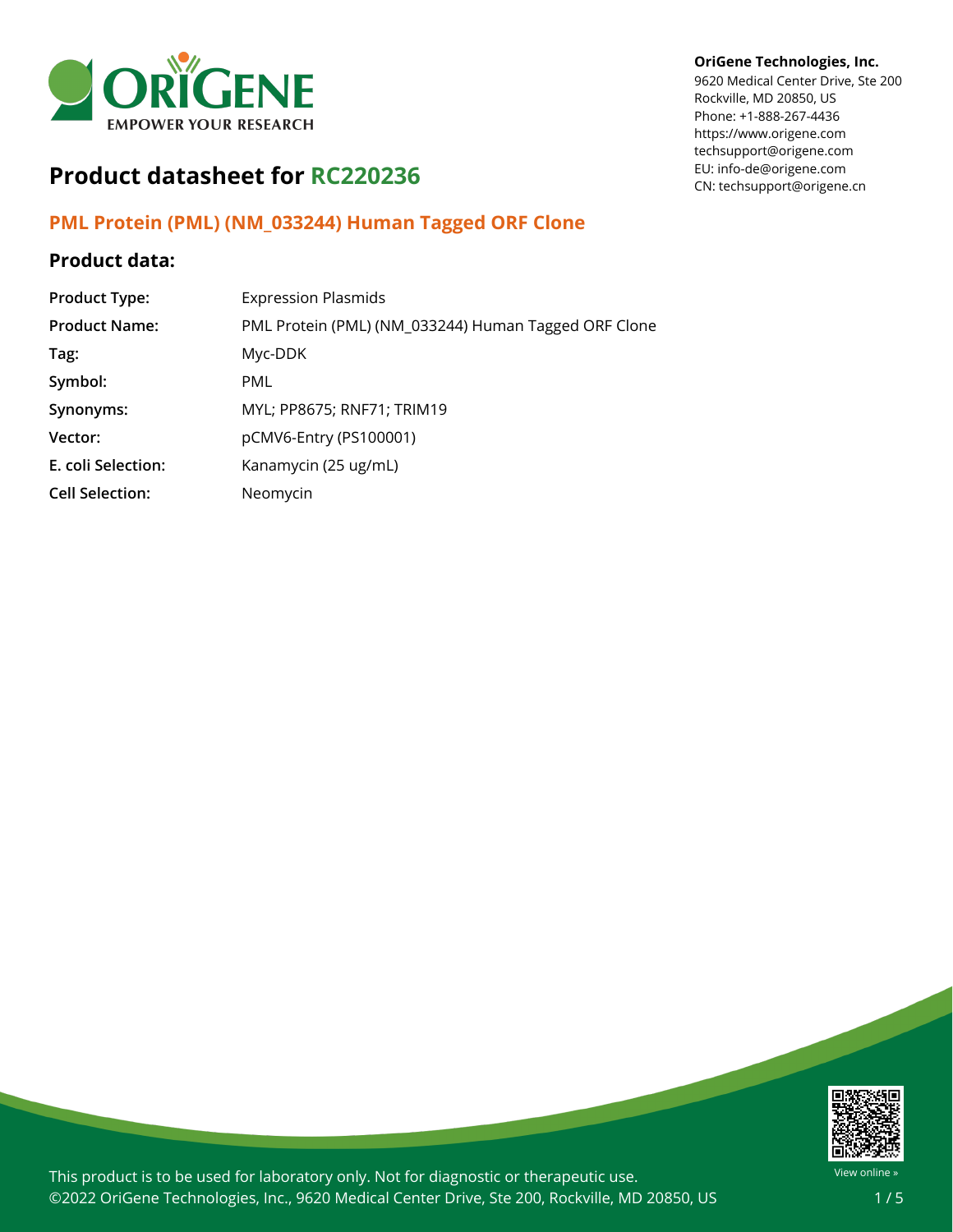| >RC220236 representing NM_033244<br><b>ORF Nucleotide</b><br>Red=Cloning site Blue=ORF Green=Tags(s)<br>TTTTGTAATACGACTCACTATAGGGCGGCCGGGAATTCGTCGACTGGATCCGGTACCGAGGAGATCTGCC<br>GCCGCGATCGCC<br>TTCGGAGGAGGAGTTCCAGTTTCTGCGCTGCCAGCAATGCCAGGCGGAAGCCAAGTGCCCGAAGCTGCTG<br>CCTTGTCTGCACACGCTGTGCTCAGGATGCCTGGAGGCGTCGGGCATGCAGTGCCCCATCTGCCAGGCGC<br>CCTGGCCCCTAGGTGCAGACACACCCCGCCCTGGATAACGTCTTTTTCGAGAGTCTGCAGCGGCGCCTGTC<br>GGTGTACCGGCAGATTGTGGATGCGCAGGCTGTGTGCACCCGCTGCAAAGAGTCGGCCGACTTCTGGTGC<br>TTTGAGTGCGAGCAGCTCCTCTGCGCCAAGTGCTTCGAGGCACACCAGTGGTTCCTCAAGCACGAGGCCC<br>GGCCCCTAGCAGAGCTGCGCAACCAGTCGGTGCGTGAGTTCCTGGACGGCACCCGCAAGACCAACAACAT<br>CTTCTGCTCCAACCCCAACCACCGCACCCCTACGCTGACCAGCATCTACTGCCGAGGATGTTCCAAGCCG<br>CTGTGCTGCTCGTGCGCGCTCCTTGACAGCAGCCACAGTGAGCTCAAGTGCGACATCAGCGCAGAGATCC<br>AGCAGCGACAGGAGGAGCTGGACGCCATGACGCAGGCGCTGCAGGAGCAGGATAGTGCCTTTGGCGCGGT<br>GAGCGCGTGCGCCAGGTGGTAGCTCACGTGCGGGCTCAGGAGCGCGAGCTGCTGGAGGCTGTGGACGCGC<br>GGTACCAGCGCGACTACGAGGAGATGGCCAGTCGGCTGGGCCGCCTGGATGCTGTGCTGCAGCGCATCCG<br>CACGGGCAGCGCCCTGGTGCAGAGGATGAAGTGCTACGCCTCGGACCAGGAGGTGCTGGACATGCACGGT<br>TTCCTGCGCCAGGCGCTCTGCCGCCTGCGCCAGGAGGAGCCCCAGAGCCTGCAAGCTGCCGTGCGCACCG<br>ATGGCTTCGACGAGTTCAAGGTGCGCCTGCAGGACCTCAGCTCTTGCATCACCCAGGGGAAAGATGCAGC<br>TGTATCCAAGAAAGCCAGCCCAGAGGCTGCCAGCACTCCCAGGGACCCTATTGACGTTGACCTGCCCGAG<br>AGTCAGTGCCCGGGGCACACCCCGTGCCAGTGTACGCCTTCTCCATCAAAGGCCCTTCCTATGGAGAGGA<br>TGTCTCCAATACAACGACAGCCCAGAAGAGGAAGTGCAGCCAGACCCAGTGCCCCAGGAAGGTCATCAAG<br>ATGGAGTCTGAGGAGGGGAAGGAGGCAAGGTTGGCTCGGAGCTCCCCGGAGCAGCCCAGGCCCAGCACCT<br>CCAAGGCAGTCTCACCACCCCACCTGGATGGACCGCCTAGCCCCAGGAGCCCCGTCATAGGAAGTGAGGT<br>CTTCCTGCCCAACAGCAACCACGTGGCCAGTGGCGCCGGGAGGCAGGTAGGGAGGAACGCGTTGTGG<br>AGCGGACCGACGCGTACGCGGCCGCTCGAGCAGAAACTCATCTCAGAAGAGGATCTGGCAGCAAATGATATCC<br>TGGATTACAAGGATGACGACGATAAGGTTTAA<br>>RC220236 representing NM_033244<br><b>Protein Sequence:</b><br>Red=Cloning site Green=Tags(s)<br>MEPAPARSPRPQQDPARPQEPTMPPPETPSEGRQPSPSPSPTERAPASEEEFQFLRCQQCQAEAKCPKLL<br>PCLHTLCSGCLEASGMQCPICQAPWPLGADTPALDNVFFESLQRRLSVYRQIVDAQAVCTRCKESADFWC<br>FECEQLLCAKCFEAHQWFLKHEARPLAELRNQSVREFLDGTRKTNNIFCSNPNHRTPTLTSIYCRGCSKP<br>LCCSCALLDSSHSELKCDISAEIQQRQEELDAMTQALQEQDSAFGAVHAQMHAAVGQLGRARAETEELIR<br>ERVRQVVAHVRAQERELLEAVDARYQRDYEEMASRLGRLDAVLQRIRTGSALVQRMKCYASDQEVLDMHG<br>FLRQALCRLRQEEPQSLQAAVRTDGFDEFKVRLQDLSSCITQGKDAAVSKKASPEAASTPRDPIDVDLPE<br>EAERVKAQVQALGLAEAQPMAVVQSVPGAHPVPVYAFSIKGPSYGEDVSNTTTAQKRKCSQTQCPRKVIK<br>MESEEGKEARLARSSPEQPRPSTSKAVSPPHLDGPPSPRSPVIGSEVFLPNSNHVASGAGEAGRERNALW<br>SGPTRTRRLEQKLISEEDLAANDILDYKDDDDKV<br>Chromatograms:<br>https://cdn.origene.com/chromatograms/mk6809_g05.zip | ORIGENE                   | PML Protein (PML) (NM_033244) Human Tagged ORF Clone - RC220236 |
|-----------------------------------------------------------------------------------------------------------------------------------------------------------------------------------------------------------------------------------------------------------------------------------------------------------------------------------------------------------------------------------------------------------------------------------------------------------------------------------------------------------------------------------------------------------------------------------------------------------------------------------------------------------------------------------------------------------------------------------------------------------------------------------------------------------------------------------------------------------------------------------------------------------------------------------------------------------------------------------------------------------------------------------------------------------------------------------------------------------------------------------------------------------------------------------------------------------------------------------------------------------------------------------------------------------------------------------------------------------------------------------------------------------------------------------------------------------------------------------------------------------------------------------------------------------------------------------------------------------------------------------------------------------------------------------------------------------------------------------------------------------------------------------------------------------------------------------------------------------------------------------------------------------------------------------------------------------------------------------------------------------------------------------------------------------------------------------------------------------------------------------------------------------------------------------------------------------------------------------------------------------------------------------------------------------------------------------------------------------------------------------------------------------------------------------------------------------------------------------------------------------------------------------------------------------------------------------------------------------------------------------------------------------------------------------------|---------------------------|-----------------------------------------------------------------|
|                                                                                                                                                                                                                                                                                                                                                                                                                                                                                                                                                                                                                                                                                                                                                                                                                                                                                                                                                                                                                                                                                                                                                                                                                                                                                                                                                                                                                                                                                                                                                                                                                                                                                                                                                                                                                                                                                                                                                                                                                                                                                                                                                                                                                                                                                                                                                                                                                                                                                                                                                                                                                                                                                         | Sequence:                 |                                                                 |
|                                                                                                                                                                                                                                                                                                                                                                                                                                                                                                                                                                                                                                                                                                                                                                                                                                                                                                                                                                                                                                                                                                                                                                                                                                                                                                                                                                                                                                                                                                                                                                                                                                                                                                                                                                                                                                                                                                                                                                                                                                                                                                                                                                                                                                                                                                                                                                                                                                                                                                                                                                                                                                                                                         |                           |                                                                 |
|                                                                                                                                                                                                                                                                                                                                                                                                                                                                                                                                                                                                                                                                                                                                                                                                                                                                                                                                                                                                                                                                                                                                                                                                                                                                                                                                                                                                                                                                                                                                                                                                                                                                                                                                                                                                                                                                                                                                                                                                                                                                                                                                                                                                                                                                                                                                                                                                                                                                                                                                                                                                                                                                                         |                           |                                                                 |
|                                                                                                                                                                                                                                                                                                                                                                                                                                                                                                                                                                                                                                                                                                                                                                                                                                                                                                                                                                                                                                                                                                                                                                                                                                                                                                                                                                                                                                                                                                                                                                                                                                                                                                                                                                                                                                                                                                                                                                                                                                                                                                                                                                                                                                                                                                                                                                                                                                                                                                                                                                                                                                                                                         |                           |                                                                 |
|                                                                                                                                                                                                                                                                                                                                                                                                                                                                                                                                                                                                                                                                                                                                                                                                                                                                                                                                                                                                                                                                                                                                                                                                                                                                                                                                                                                                                                                                                                                                                                                                                                                                                                                                                                                                                                                                                                                                                                                                                                                                                                                                                                                                                                                                                                                                                                                                                                                                                                                                                                                                                                                                                         |                           |                                                                 |
|                                                                                                                                                                                                                                                                                                                                                                                                                                                                                                                                                                                                                                                                                                                                                                                                                                                                                                                                                                                                                                                                                                                                                                                                                                                                                                                                                                                                                                                                                                                                                                                                                                                                                                                                                                                                                                                                                                                                                                                                                                                                                                                                                                                                                                                                                                                                                                                                                                                                                                                                                                                                                                                                                         |                           |                                                                 |
|                                                                                                                                                                                                                                                                                                                                                                                                                                                                                                                                                                                                                                                                                                                                                                                                                                                                                                                                                                                                                                                                                                                                                                                                                                                                                                                                                                                                                                                                                                                                                                                                                                                                                                                                                                                                                                                                                                                                                                                                                                                                                                                                                                                                                                                                                                                                                                                                                                                                                                                                                                                                                                                                                         |                           |                                                                 |
|                                                                                                                                                                                                                                                                                                                                                                                                                                                                                                                                                                                                                                                                                                                                                                                                                                                                                                                                                                                                                                                                                                                                                                                                                                                                                                                                                                                                                                                                                                                                                                                                                                                                                                                                                                                                                                                                                                                                                                                                                                                                                                                                                                                                                                                                                                                                                                                                                                                                                                                                                                                                                                                                                         | <b>Restriction Sites:</b> | SgfI-RsrII                                                      |
|                                                                                                                                                                                                                                                                                                                                                                                                                                                                                                                                                                                                                                                                                                                                                                                                                                                                                                                                                                                                                                                                                                                                                                                                                                                                                                                                                                                                                                                                                                                                                                                                                                                                                                                                                                                                                                                                                                                                                                                                                                                                                                                                                                                                                                                                                                                                                                                                                                                                                                                                                                                                                                                                                         |                           |                                                                 |
|                                                                                                                                                                                                                                                                                                                                                                                                                                                                                                                                                                                                                                                                                                                                                                                                                                                                                                                                                                                                                                                                                                                                                                                                                                                                                                                                                                                                                                                                                                                                                                                                                                                                                                                                                                                                                                                                                                                                                                                                                                                                                                                                                                                                                                                                                                                                                                                                                                                                                                                                                                                                                                                                                         |                           |                                                                 |
|                                                                                                                                                                                                                                                                                                                                                                                                                                                                                                                                                                                                                                                                                                                                                                                                                                                                                                                                                                                                                                                                                                                                                                                                                                                                                                                                                                                                                                                                                                                                                                                                                                                                                                                                                                                                                                                                                                                                                                                                                                                                                                                                                                                                                                                                                                                                                                                                                                                                                                                                                                                                                                                                                         |                           |                                                                 |

This product is to be used for laboratory only. Not for diagnostic or therapeutic use. ©2022 OriGene Technologies, Inc., 9620 Medical Center Drive, Ste 200, Rockville, MD 20850, US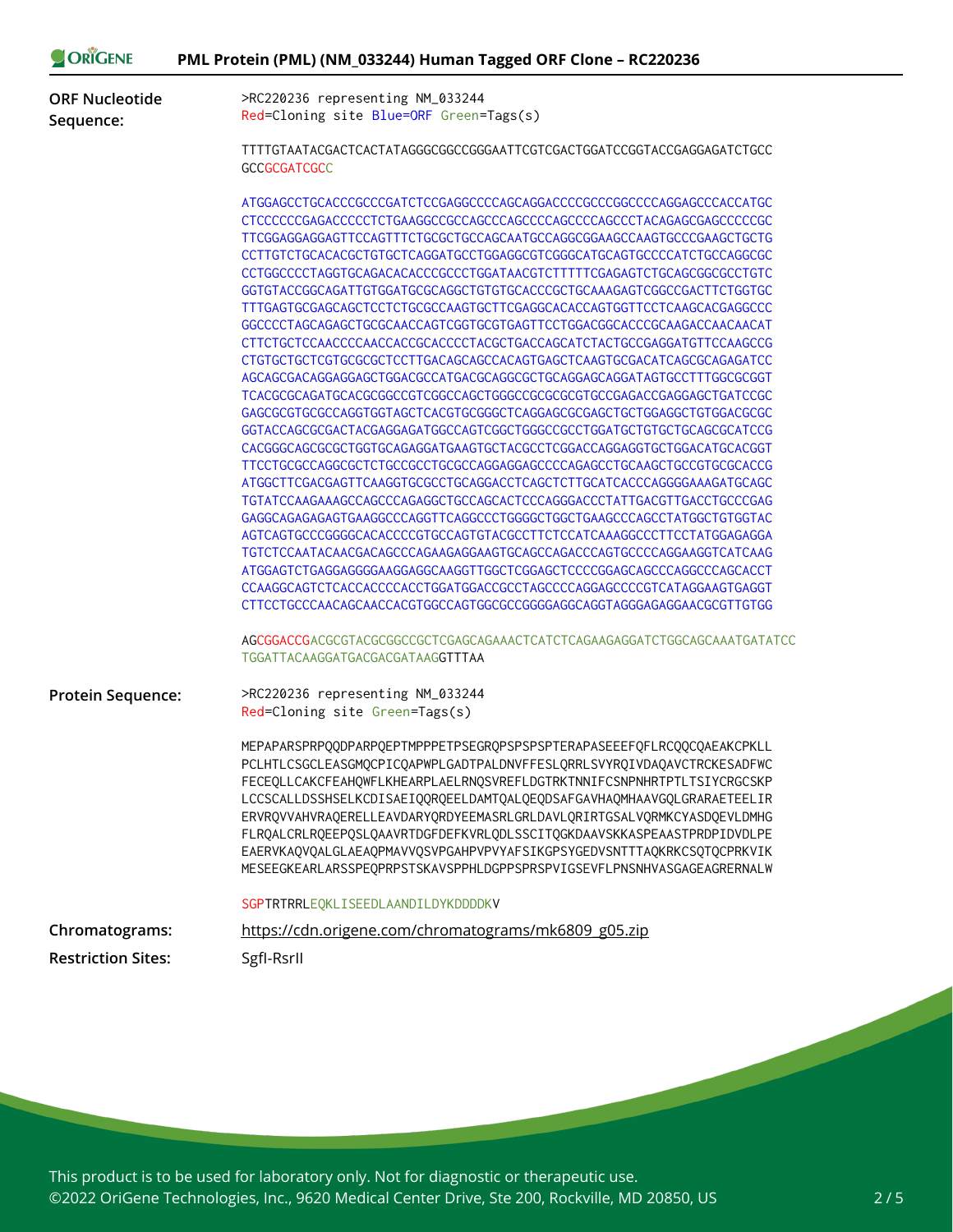

#### **Cloning Scheme:**







\* The last codon before the Stop codon of the ORF

#### **Plasmid Map:**





**ACCN:** NM\_033244

This product is to be used for laboratory only. Not for diagnostic or therapeutic use. ©2022 OriGene Technologies, Inc., 9620 Medical Center Drive, Ste 200, Rockville, MD 20850, US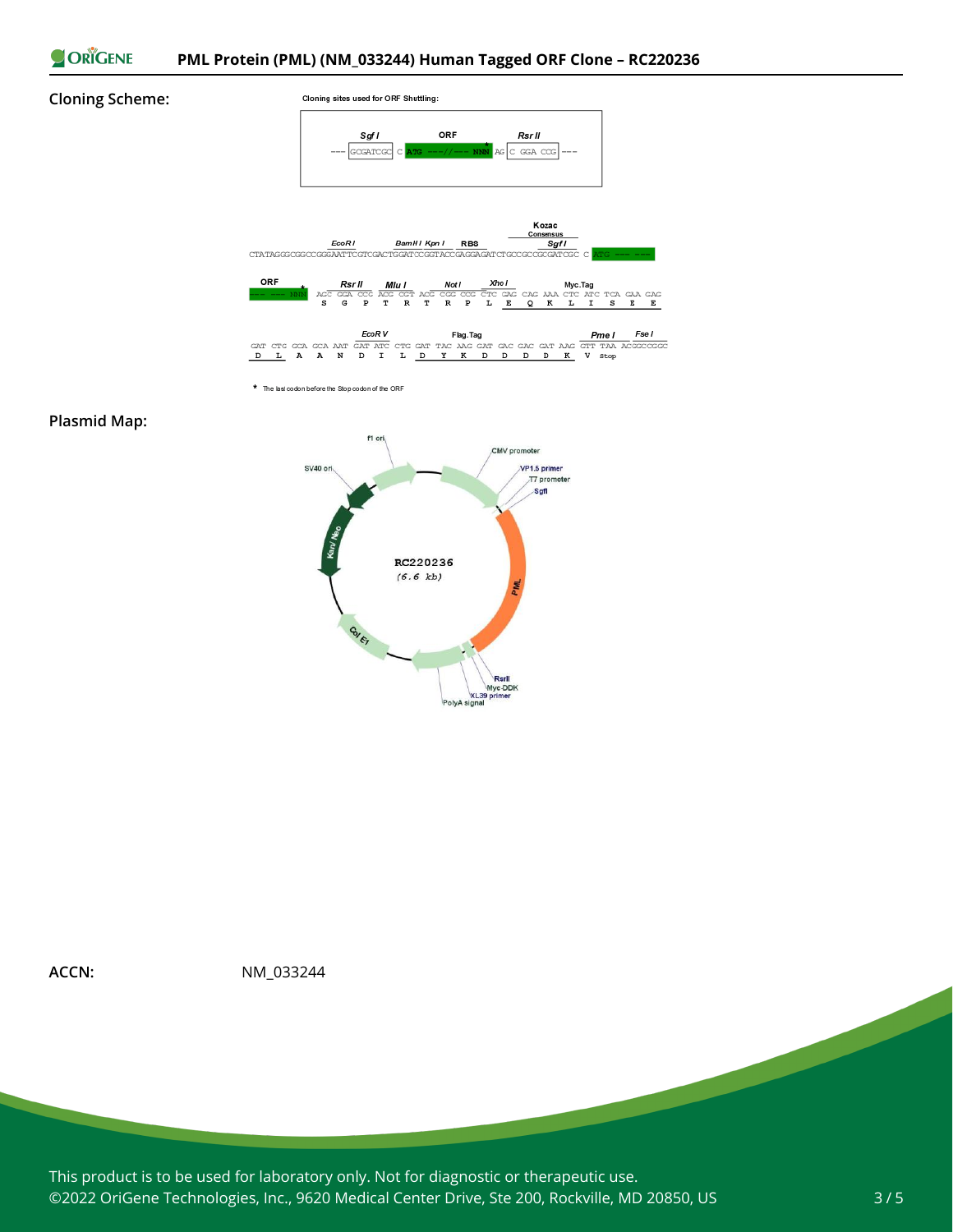| ORIGENE<br>PML Protein (PML) (NM_033244) Human Tagged ORF Clone - RC220236 |                                                                                                                                                                                                                                                                                                                                                                                                                                                                                                                                                                                            |
|----------------------------------------------------------------------------|--------------------------------------------------------------------------------------------------------------------------------------------------------------------------------------------------------------------------------------------------------------------------------------------------------------------------------------------------------------------------------------------------------------------------------------------------------------------------------------------------------------------------------------------------------------------------------------------|
| <b>ORF Size:</b>                                                           | 1680 bp                                                                                                                                                                                                                                                                                                                                                                                                                                                                                                                                                                                    |
| <b>OTI Disclaimer:</b>                                                     | The molecular sequence of this clone aligns with the gene accession number as a point of<br>reference only. However, individual transcript sequences of the same gene can differ through<br>naturally occurring variations (e.g. polymorphisms), each with its own valid existence. This<br>clone is substantially in agreement with the reference, but a complete review of all prevailing<br>variants is recommended prior to use. More info                                                                                                                                             |
| <b>OTI Annotation:</b>                                                     | This clone was engineered to express the complete ORF with an expression tag. Expression<br>varies depending on the nature of the gene.                                                                                                                                                                                                                                                                                                                                                                                                                                                    |
| Components:                                                                | The ORF clone is ion-exchange column purified and shipped in a 2D barcoded Matrix tube<br>containing 10ug of transfection-ready, dried plasmid DNA (reconstitute with 100 ul of water).                                                                                                                                                                                                                                                                                                                                                                                                    |
| <b>Reconstitution Method:</b>                                              | 1. Centrifuge at 5,000xg for 5min.<br>2. Carefully open the tube and add 100ul of sterile water to dissolve the DNA.<br>3. Close the tube and incubate for 10 minutes at room temperature.<br>4. Briefly vortex the tube and then do a quick spin (less than 5000xg) to concentrate the liquid<br>at the bottom.<br>5. Store the suspended plasmid at -20°C. The DNA is stable for at least one year from date of<br>shipping when stored at -20°C.                                                                                                                                        |
| RefSeq:                                                                    | NM 033244.4                                                                                                                                                                                                                                                                                                                                                                                                                                                                                                                                                                                |
| <b>RefSeq Size:</b>                                                        | 3096 bp                                                                                                                                                                                                                                                                                                                                                                                                                                                                                                                                                                                    |
| <b>RefSeq ORF:</b>                                                         | 1683 bp                                                                                                                                                                                                                                                                                                                                                                                                                                                                                                                                                                                    |
| Locus ID:                                                                  | 5371                                                                                                                                                                                                                                                                                                                                                                                                                                                                                                                                                                                       |
| UniProt ID:                                                                | P29590                                                                                                                                                                                                                                                                                                                                                                                                                                                                                                                                                                                     |
| <b>Cytogenetics:</b>                                                       | 15q24.1                                                                                                                                                                                                                                                                                                                                                                                                                                                                                                                                                                                    |
| <b>Protein Families:</b>                                                   | Druggable Genome, Transcription Factors                                                                                                                                                                                                                                                                                                                                                                                                                                                                                                                                                    |
| <b>Protein Pathways:</b>                                                   | Acute myeloid leukemia, Pathways in cancer, Ubiquitin mediated proteolysis                                                                                                                                                                                                                                                                                                                                                                                                                                                                                                                 |
| MW:                                                                        | 61.8 kDa                                                                                                                                                                                                                                                                                                                                                                                                                                                                                                                                                                                   |
| <b>Gene Summary:</b>                                                       | The protein encoded by this gene is a member of the tripartite motif (TRIM) family. The TRIM<br>motif includes three zinc-binding domains, a RING, a B-box type 1 and a B-box type 2, and a<br>coiled-coil region. This phosphoprotein localizes to nuclear bodies where it functions as a<br>transcription factor and tumor suppressor. Its expression is cell-cycle related and it regulates<br>the p53 response to oncogenic signals. The gene is often involved in the translocation with<br>the retinoic acid receptor alpha gene associated with acute promyelocytic leukemia (APL). |

Extensive alternative splicing of this gene results in several variations of the protein's central and C-terminal regions; all variants encode the same N-terminus. Alternatively spliced transcript variants encoding different isoforms have been identified. [provided by RefSeq, Jul 2008]

This product is to be used for laboratory only. Not for diagnostic or therapeutic use. ©2022 OriGene Technologies, Inc., 9620 Medical Center Drive, Ste 200, Rockville, MD 20850, US